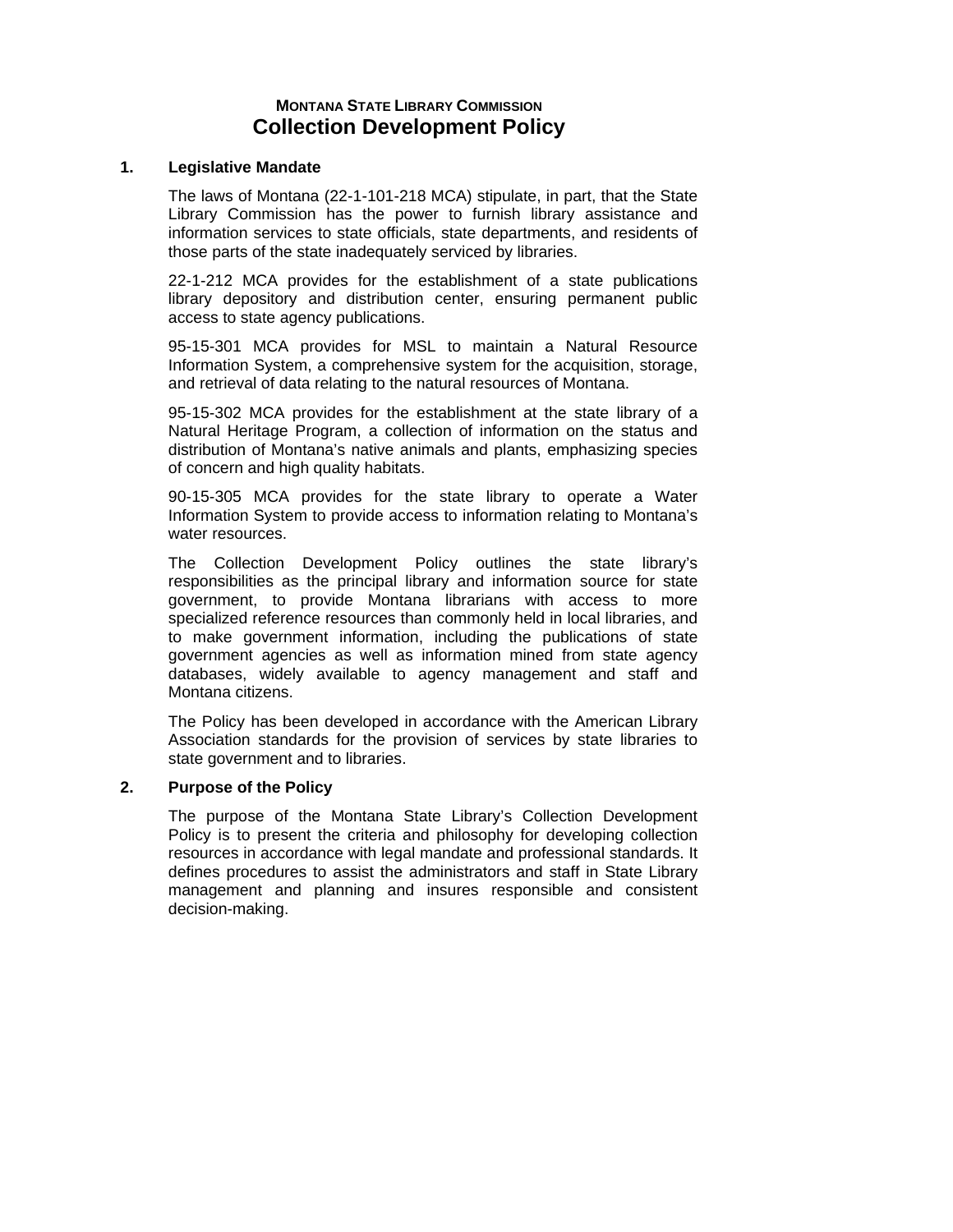The Policy also provides Montana State government employees, other librarians and the public with an understanding of the Library's role and intent in selecting materials. It is the authority for providing accountability when an item is questioned.

## **3. Policy Implementation, Evaluation and Revision**

This Collection Development Policy is to be used in the development of all Montana State Library collections. Since the development process is cyclical and must constantly evolve to meet the needs of MSL patrons, this policy will be reviewed at the beginning of each fiscal year to determine if any revisions are needed. The management of the Digital Library Division and the State Librarian will review the policy. If substantial changes are made the policy will be submitted to the Montana State Library Commission.

# **4. Community and user groups defined**

**Montana State Government**: There are approximately 12,000 state employees working in 35 departments and agencies involved in a wide range of governmental activities. Less than half of state employees are headquartered in Helena and the State Library provides services to employees throughout the state. Librarians and library managers located within state agencies and institutions are an important component of this user group.

It is the intent of the State Library to ensure that state government has a well-informed workforce with the knowledge of critical issues to make timely and well-considered decisions.

**Montana Libraries:** There are 79 public libraries and 30 public branches, 561 school libraries, and about 71 academic, health sciences and special libraries. The State Library provides "back-up" reference assistance to libraries after they exhaust local reference resources and provides extensive resources for continuing professional development.

It is the intent of the State Library to ensure that Montana librarians can remain knowledgeable in the changing environment of library management, resources, services and technology.

**Montana Citizens:** There are approximately 880,000 persons residing in Montana. It is the intent of the State Library to help foster a citizenry that is well informed in the issues before the State and has full advantage of information resources produced at taxpayer expense.

### **4. Patron Needs Defined:**

**State Government**: "*Relevant information and recorded knowledge must be continually brought to bear on the affairs of government*." (ALA Standards for Library Functions at the State Level) The State Library

Montana State Library Collection Development Policy **Last Revised: 1/24/05** Last Revised: 1/24/05 http://msl.state.mt.us/lisd/collectiondev.html Page 2 of 17,

**Deleted:** 17 **Deleted:** 17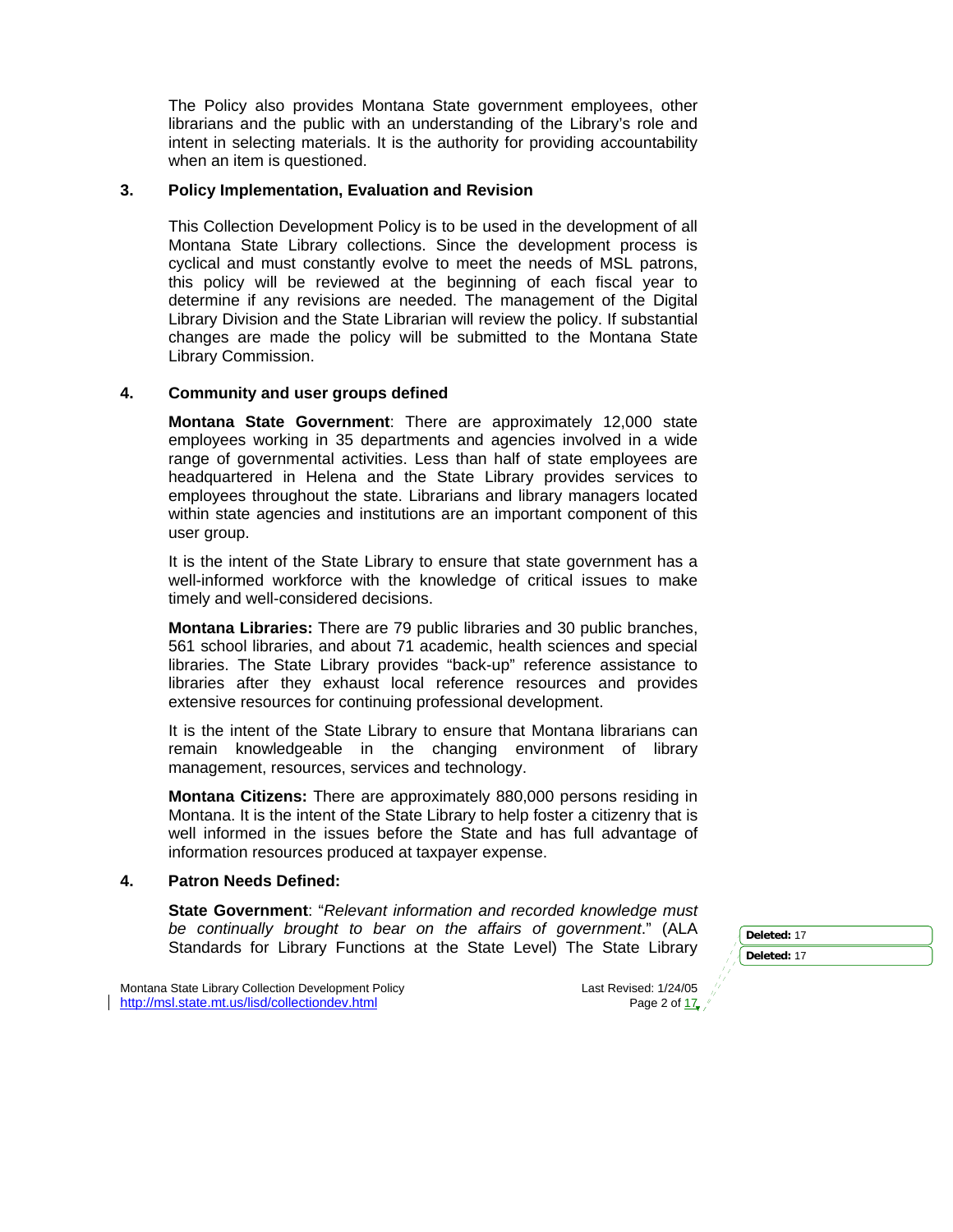strives to become a strategic partner to state government officials and employees in knowledge gathering for policy decisions.

MSL provides resources useful in formulating policy, developing and evaluating programs, managing agencies, researching issues, and making decisions relative to Montana resources and citizen needs. MSL acquires the resources required by this user group as identified by periodic assessments of agency issues and information needs.

Current collection strengths are in personnel management and environmental and natural resource information. The library maintains a definitive collection of state agency publications, studies and reports, complemented by a highly selective collection of federal documents. Primary and secondary sources, including journal literature, are emphasized. The library is the primary point of access to geospatial databases developed by state and federal agencies, and routinely extracts related information from Montana state agency databases. The Natural Heritage Program assimilates existing biological information, but is also the primary source of much of the Montana related biological information in the collection.

**Montana Libraries:** To support libraries the collection focuses on materials not normally purchased by these groups and not readily available through resource sharing with other libraries. These include expensive reference materials that are out of the financial reach of all but the largest libraries. The Library also collects materials to support the development of local libraries and the professional development of librarians and library managers.

#### **5. Montana State Library Collections**

The Montana State Library has six major collection areas in a variety of formats including paper, microfilm and microfiche, CD-ROM's, DVD's, online databases and Internet resources.

# **A. Reference Collection**

The reference collection provides primary source information to answer specific questions by state employees. A secondary role is providing supportive reference services to local libraries.

Currently the collection is primarily monographic and print in nature, but all formats are considered when acquiring resources for this collection. The State Library evaluates electronic resources and makes purchases in the format that best meets the need of the Library and its users. This collection includes, but is not limited to, specialized encyclopedias, dictionaries, various periodical, book review, medical and literature indexes, biographical information and online databases.

|   | Deleted: 17 |
|---|-------------|
|   | Deleted: 17 |
|   |             |
| ነ |             |

Montana State Library Collection Development Policy **Last Revised: 1/24/05** Last Revised: 1/24/0 http://msl.state.mt.us/lisd/collectiondev.html Page 3 of 17.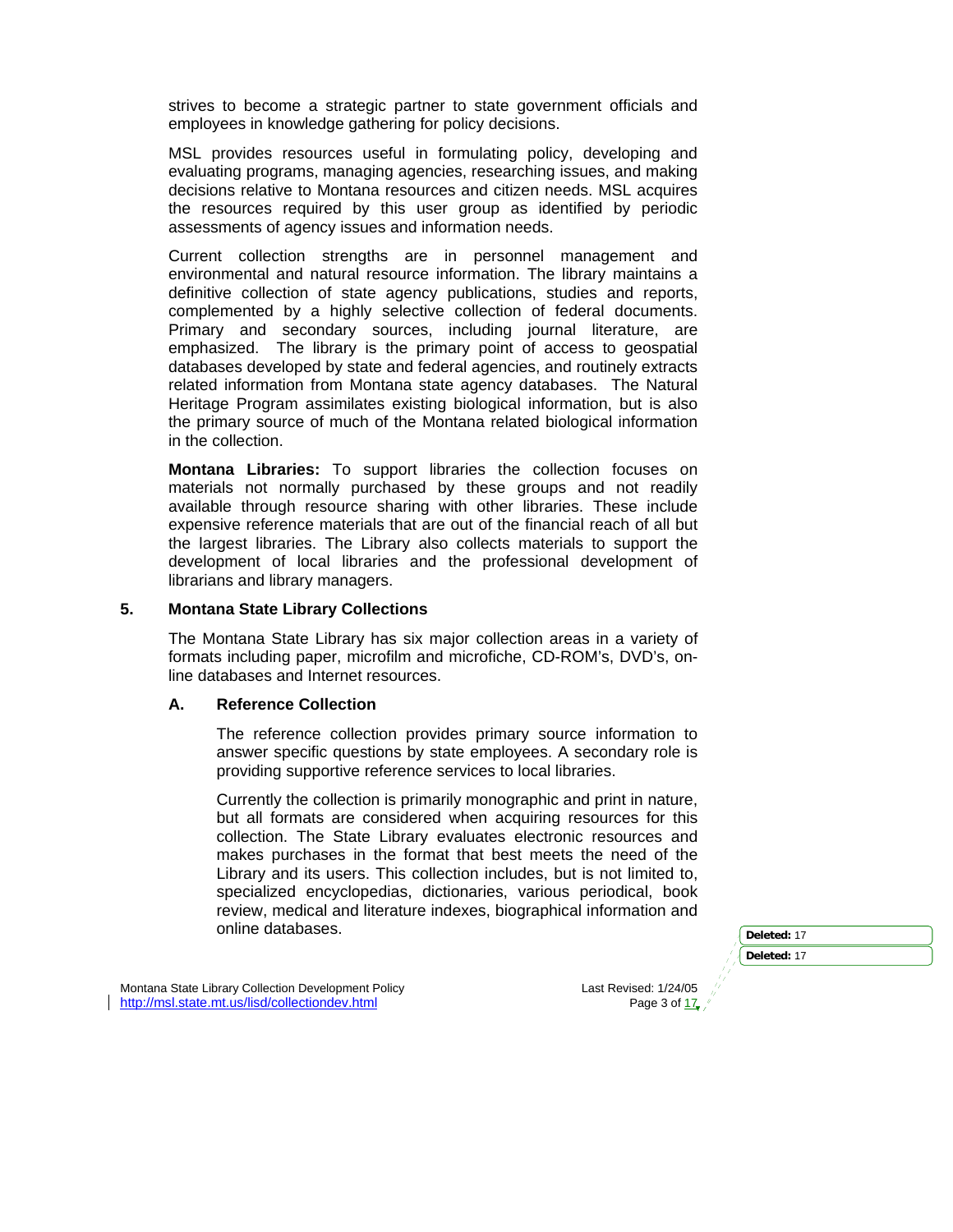# **B. General Collection**

The general collection includes a strong collection of library science materials to provide resources for developing library services, managing libraries, automating libraries, and updating librarian knowledge and skills with continuing education materials.

Other strengths of the general collection include personnel management, organizational change and planning, botanical and geologic sciences, western Native American books, and standard Montana history texts discussing the political, economic, social and cultural development of the state. In addition, the MSL collects computer science books and manuals on programming, software applications, networks and the Internet.

# **C. Journal Collection**

The journal collection primarily addresses the information needs of state employees. The bulk of the collection is represented in electronic scientific and technical journals with a special emphasis on agriculture, commerce, economics, environmental technology, natural resource issues, political science, social services and zoology. This collection also includes a large number of library science journals. Preference in subscriptions is given to those peer reviewed journals listed in indexes and abstracting services.

# **D. State Publications Collection**

22-1-212 MCA provides for a division of the state library to serve as the state publications library depository and distribution center. The State Library supports the basic right of citizens to know about the activities of state government and to benefit from the information developed at public expense. It maintains a comprehensive collection of state publications for circulation to agency employees and citizens. This is also in keeping with ALA Standards for Library Services to State Government which stipulate, "…*the state shall maintain a complete collection of its own state government…[and] the full collection for each state will normally be maintained by the state library…*"

The State Library defines a state publication as informational matter produced for public distribution regardless of format, method of reproduction, source or copyright, originating or produced with the imprint of, by the authority of or at the total or partial expense of any state agency or is required to be distributed by law by the agency and is publicly distributed outside the agency by or for the agency.

MSL actively solicits copies of current publications from all state agencies. It does not actively collect and will not usually accept copies of publications older than ten years. Exceptions are made in

Montana State Library Collection Development Policy and the content of the Last Revised: 1/24/05<br>http://msl.state.mt.us/lisd/collectiondev.html and the content of the Page 4 of 17, http://msl.state.mt.us/lisd/collectiondev.html

**Deleted:** 17 **Deleted:** 17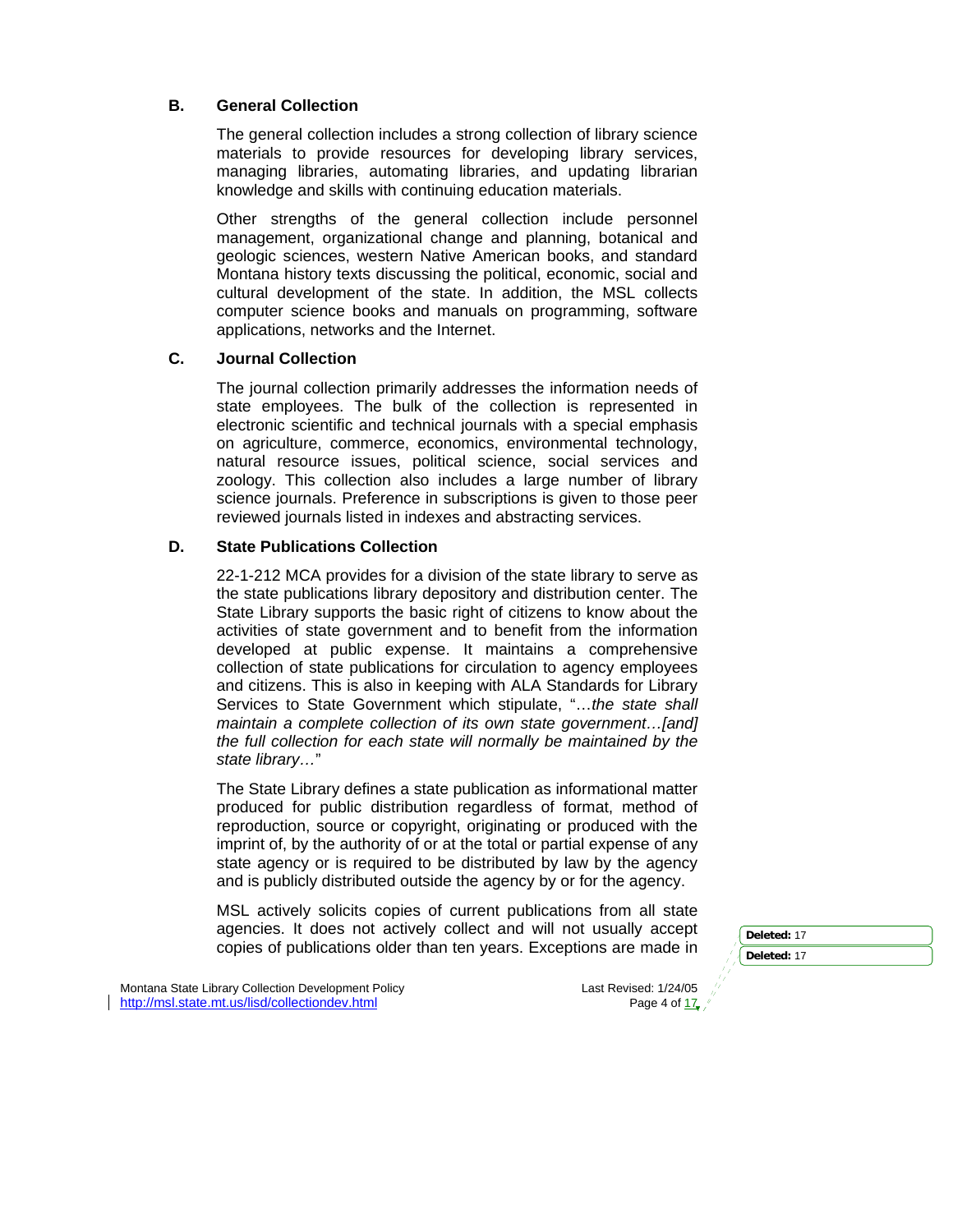areas of special interest requested by patrons. State product older than 30 years is offered to the Montana Historical Society for archiving and preservation.

## **E. Federal documents collection**

The Montana State Library is a depository library in the Federal Depository Library Program (FDLP), established by the U.S. Congress to ensure the American public has access to government information. Other FDLP libraries in the state include the University of Montana, which is a regional depository and receives and retains all items, and the following depository libraries: MSU-Bozeman, MSU-Billings, MSU-Northern, Montana Tech, Carroll College, and the State Law Library. Other local federal document resource libraries include the U.S. Geological Survey Library and the EPA Superfund Records Center.

MSL has been a depository library since 1966. Under federal law, the State Library must retain all documents received for five years. At the end of this period, documents will remain in the collection or be discarded according to established procedures.

Major collection strengths are Agriculture, EPA, and the Interior Department. These agency selections are made to support state employee information needs and to complement the collection levels in the other collections of the library. Federal documents not acquired are accessed through the Internet and other depository libraries, especially the Mansfield Library at the University of Montana.

The collection is maintained in accordance with the requirements defined in the Instructions to Depository Libraries, Guidelines for the Depository Library System, and the Federal Depository Manual.

### **F: Natural Resource Information System / Natural Heritage Program**

Established in 1985 by the Montana Legislature, the mission of the Montana Natural Resource Information System (NRIS) is to make information on Montana's natural resources readily accessible to government agencies, business, and industry, and private citizens. NRIS is the primary point of access in Montana for geospatial data.

NRIS acquires, integrates, maintains, and documents natural resource data and information needed for understanding, managing, and utilizing Montana's natural resources and environment, then disseminates this information, primarily via the Internet.

| Deleted: 17 |
|-------------|
| Deleted: 17 |
|             |
|             |

Montana State Library Collection Development Policy Collection Control Revised: 1/24/05 http://msl.state.mt.us/lisd/collectiondev.html Page 5 of 17.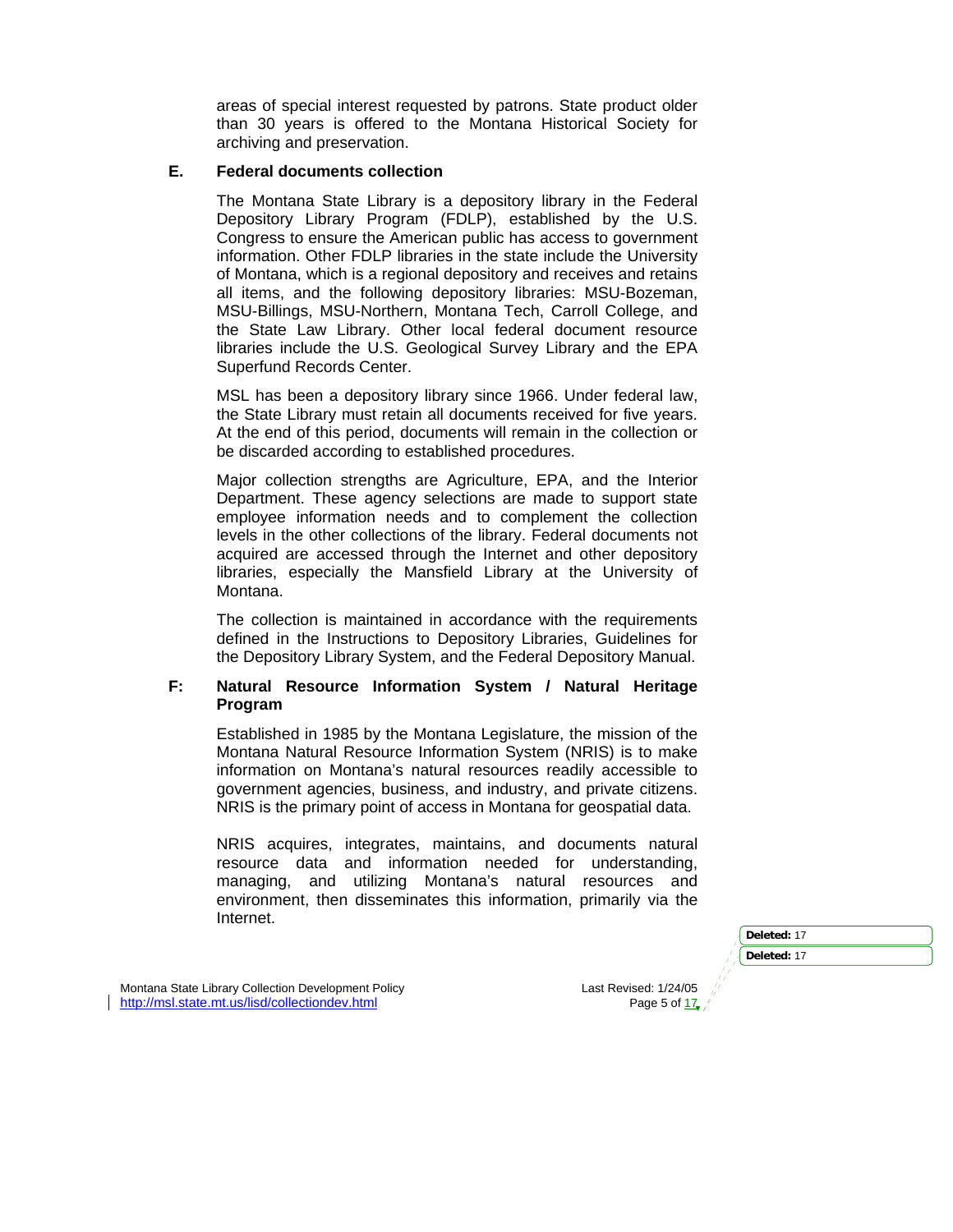The Natural Heritage Program (NHP) is a part of the Natural Resource Information System and provides information on the status and distribution of our native animals and plants, emphasizing species of concern and high quality habitats, such as wetlands. NHP provides this information for a broad range of uses, including mining, timber sales, subdivisions, utility and pipeline corridors, oil and gas developments, weed management, highway construction, growth planning, and habitat conservation.

### **6. Cooperative Collection Development**

The State Library collection development policy seeks to complement the collections of state agency libraries and resource centers that provide highly specialized materials or small working collections to employees of their respective agencies. Periodic consultations with appropriate staff will guide selections in these areas.

### **A. Agency libraries established by Montana law include**:

### **A.1 State Law Library of Montana**

Montana law (22-1-501 MCA) is the legislative authority for Montana's oldest library. The Law Library serves state government and all citizens of the state with a trained legal reference staff. The collection includes federal and state statutes, court decisions, treaties, legal journals, treatises, and practice materials needed to aid in the composition, application, practice and interpretation of the law.

### **A.2. Historical Society Library and Archives**

Montana law (22-3-103 MCA) establishes a historical library to be maintained and operated by the Montana Historical Society. It holds the nation's premiere collection of Montana related historical materials, including books, manuscripts, state records, photographs, and histories, maps, posters, newspapers, city directories and paper ephemera.

# **A.3. State Census and Economic Information Center**

90-1-109 MCA states, in part, that the department of commerce shall "...establish and maintain a central depository of information...concerning the significant characteristics of the state, its people, economy, land and physical characteristics [and]...analyze and disseminate such information to state, federal, and local agencies and to the general public."

The Census and Economic Information Center (CEIC) is the official source of census data for Montana. It maintains both paper and electronic files (1950 to present) addressing the

Montana State Library Collection Development Policy and the content of the Last Revised: 1/24/05<br>http://msl.state.mt.us/lisd/collectiondev.html and the content of the Page 6 of 17, http://msl.state.mt.us/lisd/collectiondev.html

**Deleted:** 17 **Deleted:** 17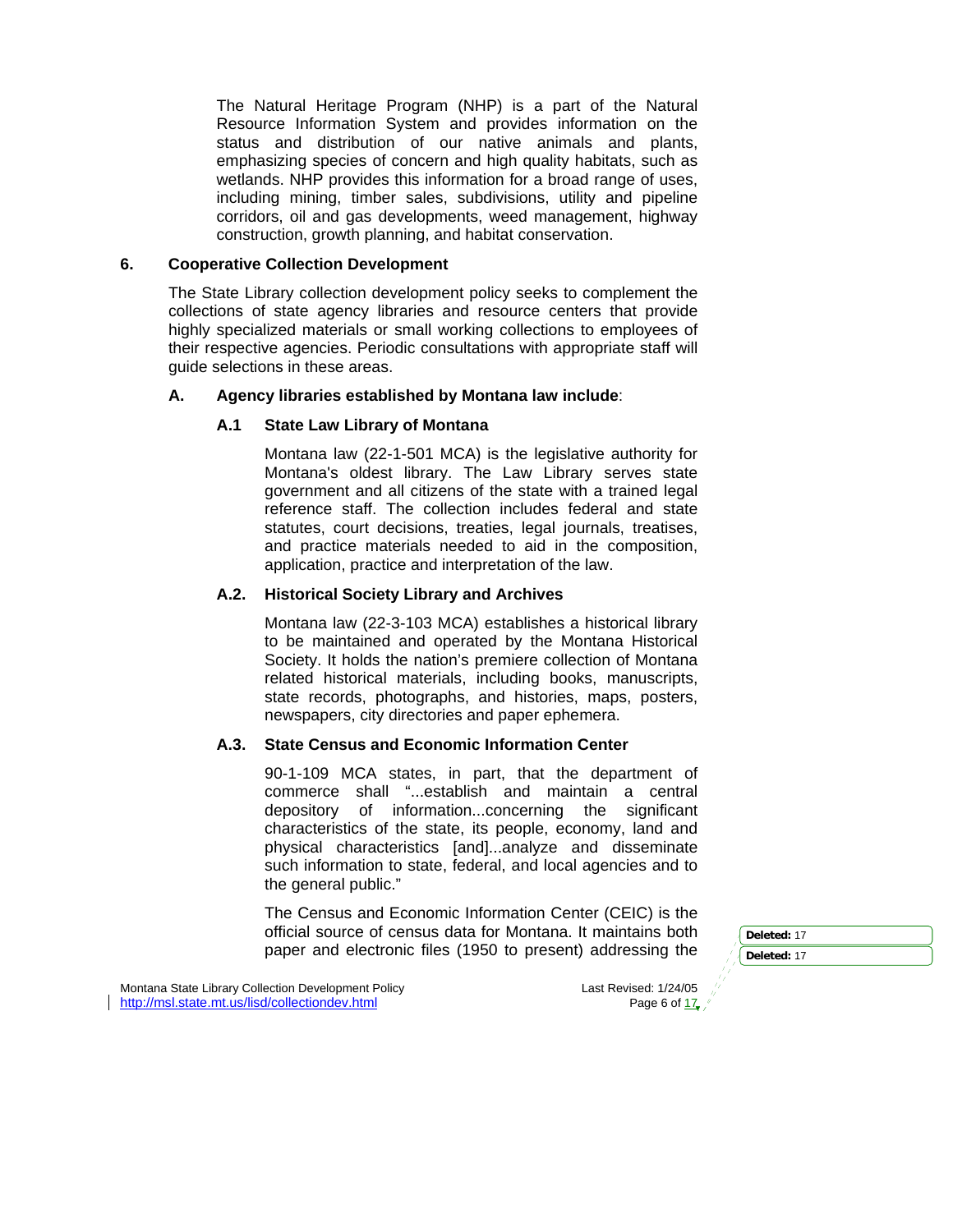economy and population of the state. CEIC compiles and updates the Montana County Statistical Reports, which are a collection of demographic and socioeconomic data for the state of Montana and its 56 counties.

**B.** Agency libraries that have established extensive collections and a full range of professional services include:

# **B.1. Office of Public Instruction Library**

The primary mission of this library is to fulfill the information needs of OPI staff. Collection emphasis is on K-12 education and includes numerous journals, the U.S. Educational Resources Information Center (ERIC) microfiche collection, OPI archives on microfiche and selected documents from the U.S. Department of Education.

# **B.2. Legislative Library**

A unit of the Legislative Services Division, this library provides reference, research assistance and interlibrary borrowing services to legislators and legislative staff. The collection focuses on issues of current concern to the Montana legislature and provides access to House and Senate Journals, Session Laws and committee minutes.

**C.** Other agencies that collect materials into a centralized resource center and provide basic services for agency employees currently include:

# **C.1. Department of Transportation**

The **MDT Research Library** maintains a collection of transportation research materials including American Society for Testing and Materials standards, documents, videos and CD-ROMs from the Transportation Research Board and other federal agencies, and materials from other state departments of transportation and public and private organizations.

### **C.2. Department of Environmental Quality**

The DEQ **Planning Division Library** maintains several collections including energy, integrated solid waste management, and air and water quality. Reference materials cover energy policy and planning, conservation, renewable energy, and materials on transportation and agricultural energy.

|                     | Deleted: 17 |
|---------------------|-------------|
|                     | Deleted: 17 |
| ed: 1/24/05         |             |
| » ge 7 of <u>17</u> |             |

Montana State Library Collection Development Policy **Last Revised: 1/24/05/06** Last Revise http://msl.state.mt.us/lisd/collectiondev.html Page 7 of 17 of 17 of 17 of 17 of 17 of 17 of 17 of 17 of 17 of 17 of 17 of 17 of 17 of 17 of 17 of 17 of 17 of 17 of 17 of 17 of 17 of 17 of 17 of 17 of 17 of 17 of 17 of 17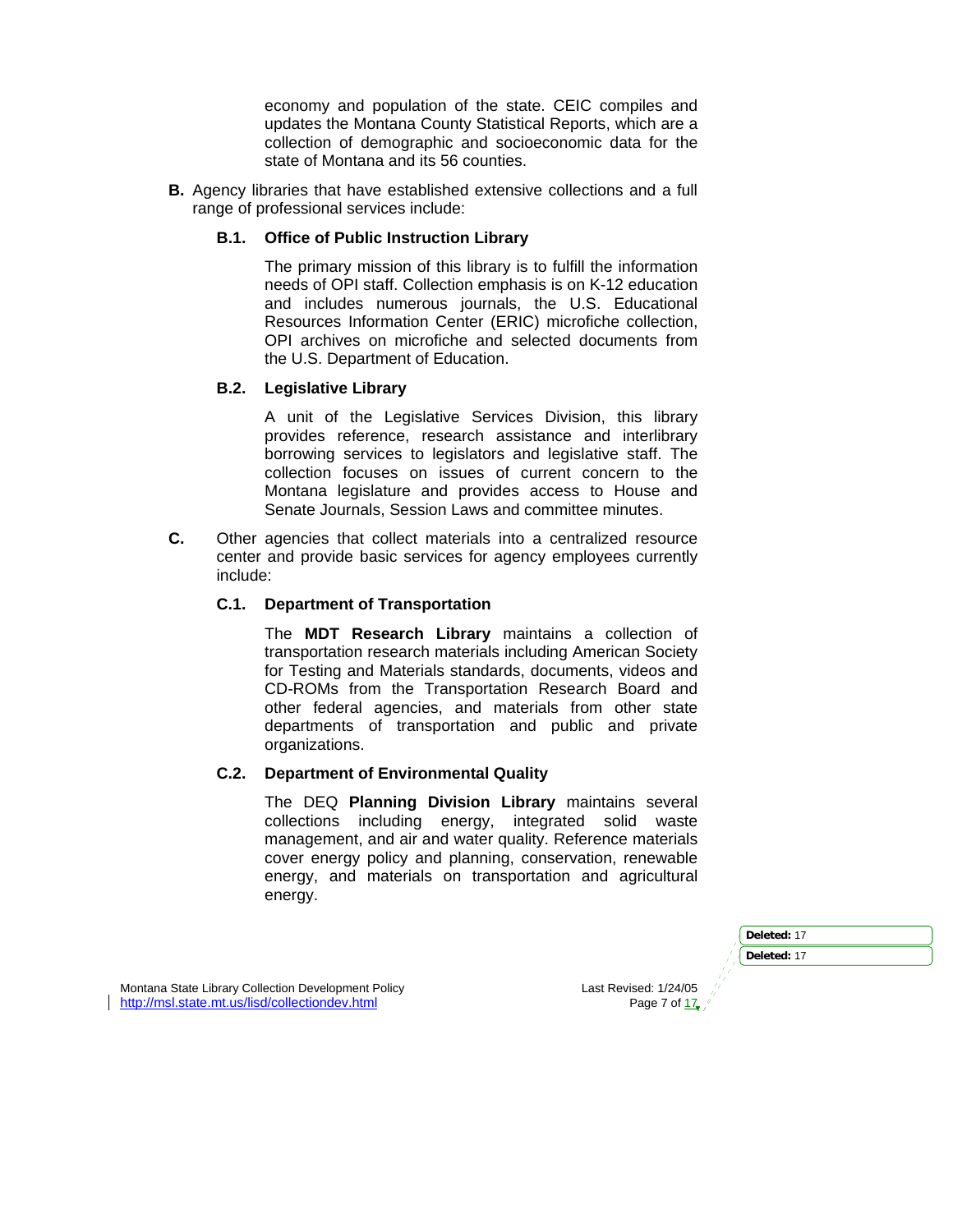### **C.3. Department of Natural Resources and Conservation**

The library collections include a water library, engineering, geology and an archive of department publications.

#### **C.4. Fish, Wildlife and Parks**

The **Fisheries Division Library** consists of reports by FWP biologists on Montana's 22 major drainages and on specific subjects such as fish species. It houses management plans, in-stream flow publications, archives, and publications by other agencies, journals and serials.

#### **C.5. Public Service Commission**

The **PSC Library** maintains a collection of journal, text, and video resources on public utility regulation, transportation, telecommunications, energy and related topics.

# **D. Resource Sharing and Interlibrary Loan**

The Montana State Library relies on resource sharing programs as an extension of its collections and as a service to its user groups. Using electronic bibliographic networks, the State Library identifies, locates and requests materials on behalf of state government employees when the appropriate or requested materials are not available locally. Consideration of purchasing items that fall within the scope our collection policy is also part of this process.

The Montana State Library depends on other Montana libraries to collect in the following areas:

- 1) public libraries for standard reference works, fiction and other forms of imaginative literature, biographies and general nonfiction, popular, ephemeral or trivial material not of direct interest to government; and large print books;
- 2) school libraries for standard school reference works and textbooks and curriculum-related fiction and non-fiction materials;
- 3) academic libraries for comprehensive collections of scholarly reference works, research journals and monographs; and
- 4) special libraries to collect highly specialized or technical resources in medicine, law, genealogy or other area of special interest.

# **7. Other Priorities and Policies:**

The Montana State Library maintains current materials in all its collections. Standard or classic texts in various subject areas will be retained. **Deleted: 17** 

Montana State Library Collection Development Policy **Last Revised: 1/24/05** Last Revised: 1/24/05 http://msl.state.mt.us/lisd/collectiondev.html Page 8 of 17,

**Deleted:** 17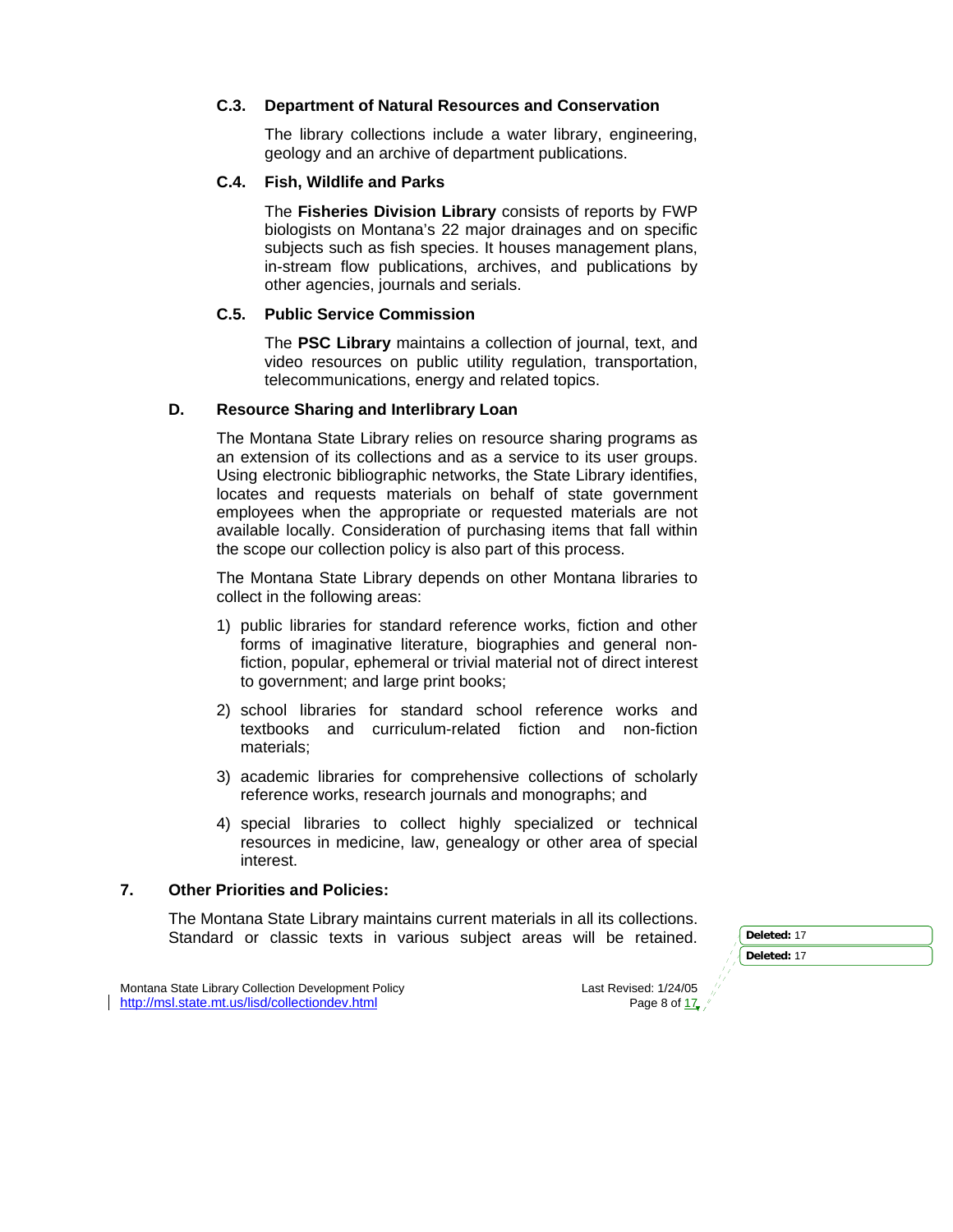Obsolete or superceded materials in the reference, general, federal documents and periodical collections will be removed according to established standards for deselecting materials. The state publications collection will remain intact according to state law and as part of our mission to state government employees.

# **A. Archives**

After 30 years, state records and publications considered historically significant become the responsibility and fall under the care of the Montana Historical Society. State publications are generally transferred to the Historical Society after 30 years, although copies of older selected publications deemed to be of continuing value to State Library patrons are held in the collection. State publications that are retained by the Montana State Library after this time period remain part of the circulating collection and are made available to all interested persons.

# **B. Bibliographies and Indexes**

Strong emphasis is placed on collecting bibliographies indexes and compendiums as defined within this policy to provide access to all fields of knowledge, and to serve as a foundation for basic and support collection levels.

# **C. Bibliographic Variants**

No attempt is made to acquire more than a single imprint of books published simultaneously in two or more places from the same plates; however, new editions of works in basic and research collection areas are acquired.

### **D. Braille & other special media for the blind**

As a regional library for the blind and eligible visually handicapped, the Montana State Library maintains a basic collection of recorded materials to provide a wide range of informational and recreational reading. Volunteers record materials of regional interest or those selected to meet special needs of eligible Montana readers. Braille materials are borrowed for blind readers under contract with the Utah State Library.

### **E. Dissertations**

Doctoral dissertations are acquired selectively in response to state employee information requests.

### **F. Multimedia**

Multimedia recordings in digital or video format are acquired selectively in accordance with the collection levels defined in this policy.

Montana State Library Collection Development Policy and the content of the state Revised: 1/24/05<br>/ http://msl.state.mt.us/lisd/collectiondev.html behavior and the content Policy Page 9 of 17, http://msl.state.mt.us/lisd/collectiondev.html

**Deleted:** 17 **Deleted:** 17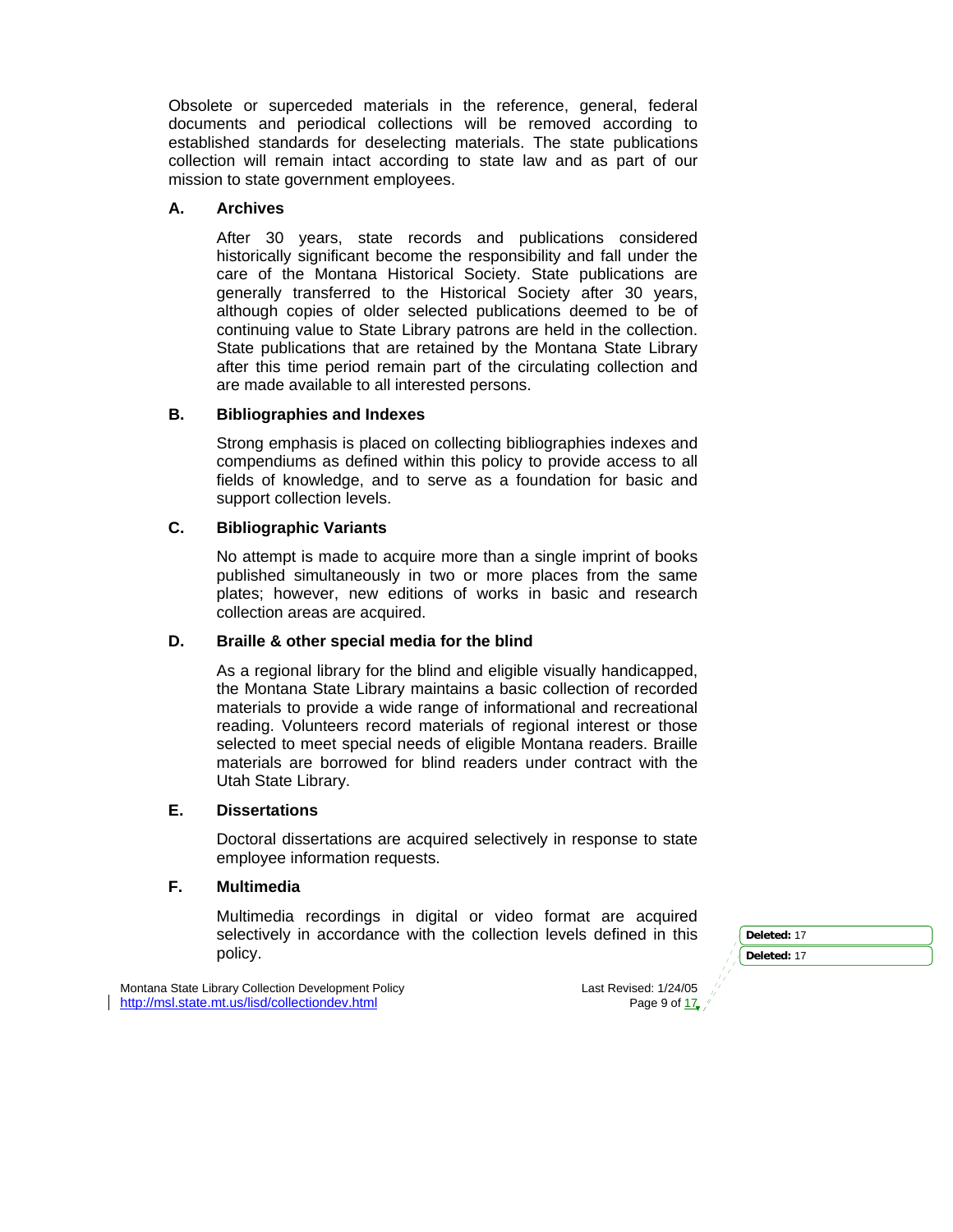# **G. Maps**

The State Library selectively collects maps by the United States Geological Survey, the Forest Service, the Bureau of Land Management and other federal and state agencies. Emphasis is given to Montana and the surrounding states of Idaho, North and South Dakota and Wyoming. The Library's Natural Resource Information System collects GIS data layers, electronic map themes and associated attributes, local, state and federal agencies, for Montana, and to a limited extent, for surrounding areas.

## **H. Multiple Copies**

The policy is to avoid duplication of materials. Multiple copies will be considered if high patron demand requires it. The major exception to this is our state publications collection in which at least two copies are acquired.

# **8. Funding Considerations**

The materials budget is part of the State Library agency budget that is approved and allocated biennially from the general fund by the Montana State Legislature. Other occasional funds, such as Coal Severance Tax monies, Library Services and Technology Act funds, and private donations are used for collection development.

Although the State Library will make a reasonable attempt to acquire information identified as needed by its patrons, the ability to acquire materials is limited by the legislatively authorized materials budget.

## **9. Collection Responsibilities and Selection Procedures**

Recommendations for purchases are identified through patron requests, interlibrary loan statistics, agency needs assessments, book review journals and by suggestion of any interested person. Materials being considered for purchase or renewal are reviewed at regular intervals.

Decisions will be based on identified need, the collection levels set in this Collection Development Policy for materials in the subject area, the quality of the material, monies available and the availability of the material through interlibrary loan.

### **10. Gifts Policy:**

Gifts are evaluated and accepted according to the needs and collection levels of this policy. They may include all forms of print and non-print material suitable to the Montana State Library collections. Gifts will be acknowledged, but the State Library is enjoined from placing a value for tax purposes on gifts received. Gifts become the exclusive property of the Montana State Library. The State Library reserves the right to dispose of **Deleted: 17** 

Montana State Library Collection Development Policy and the content of the Last Revised: 1/24/05<br>http://msl.state.mt.us/lisd/collectiondev.html and the content of the Page 10 of the Page 10 of the content of http://msl.state.mt.us/lisd/collectiondev.html

**Deleted:** 17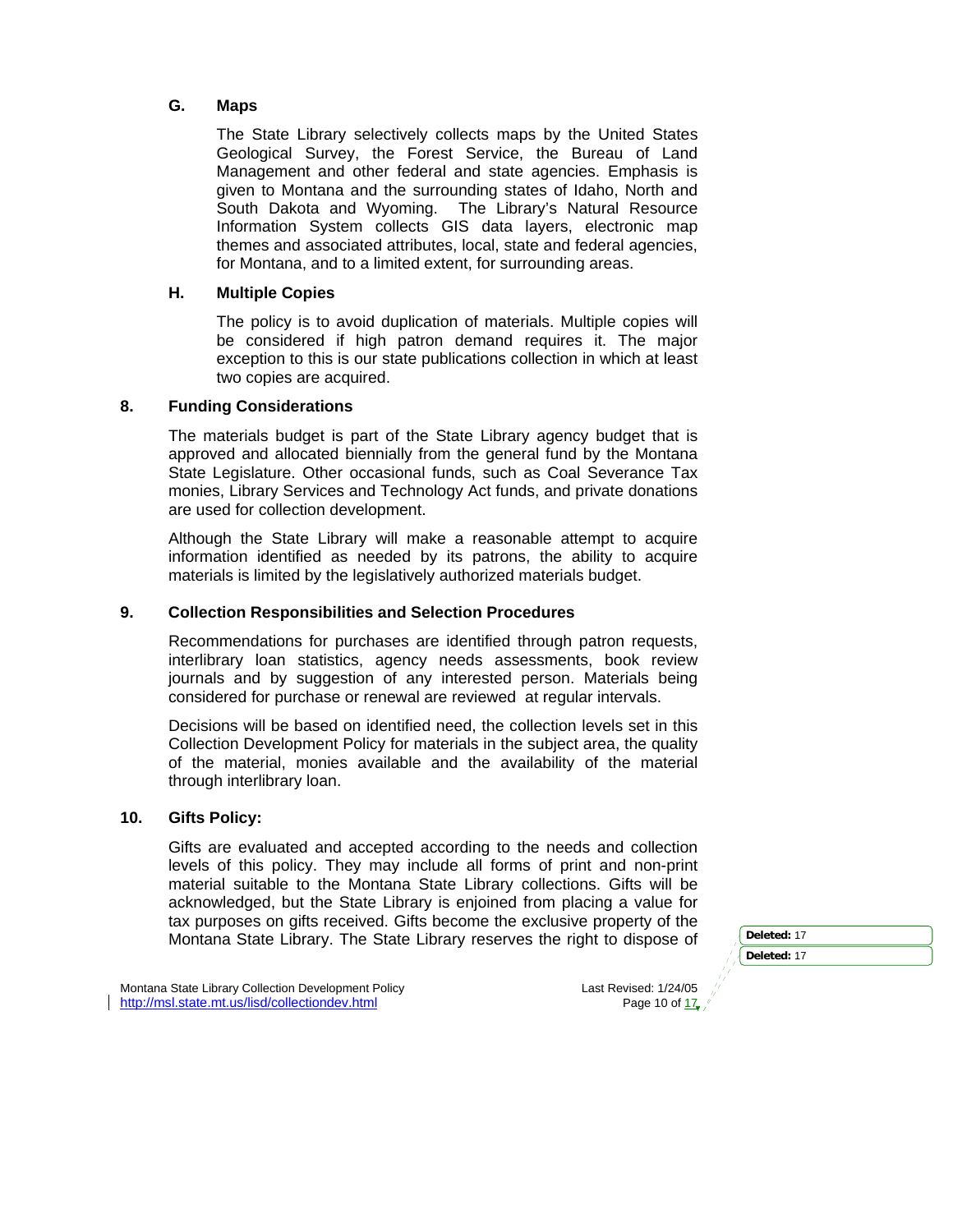any unused or duplicate gifts through exchange, sale, referral, or discard. If a gift is not added to our collection every effort will made to place the item in an appropriate library.

# **11. Collection Maintenance:**

The Montana State Library continuously evaluates current and potential resources and deselects items not required to fulfill our mission.

### **A. Withdrawal of materials:**

Systematic deselecting of materials in the collections is an integral part of collection development. The same care, thought, and judgment must be exercised in this process as in the original selection of materials.

### **B. Replacement:**

Replacement is not automatic when materials are lost, damaged or worn out. Need for replacement is weighed against the following factors:

- a) Demand for the particular title or subject.
- b) Availability of similar material in the collections.
- c) Availability of better and more current material.

# **12. Complaints and Censorship:**

The State Library supports intellectual freedom and endorses the following statements: the "Library Bill of Rights" the "Freedom to Read Statement" and the "Electronic Bill of Rights" (American Library Association)

The State Library recognizes the right of individuals to question materials in the Library's collections. An individual questioning materials is free to discuss such materials with designated members of the library staff. An individual may state his or her opinion in writing on the "Statement of Concern About Library Materials". The concern will be reviewed by the State Librarian to determine if the item(s) meet the selection criteria as described in this document. The State Librarian will reply to the individual in writing as soon as practical.

### **SUBJECT AREAS COLLECTED**

# **Definitions of collection levels**

The definitions follow recommendations developed by the American Library Association for collection development policies. Modifications have been made to accommodate the specific client groups and network responsibilities of the State Library. **Deleted:** <sup>17</sup>

| Deleted: 17 |
|-------------|
| Deleted: 17 |
|             |

Montana State Library Collection Development Policy Collection Control Revised: 1/24/05 http://msl.state.mt.us/lisd/collectiondev.html Page 11 of 17,  $\mu$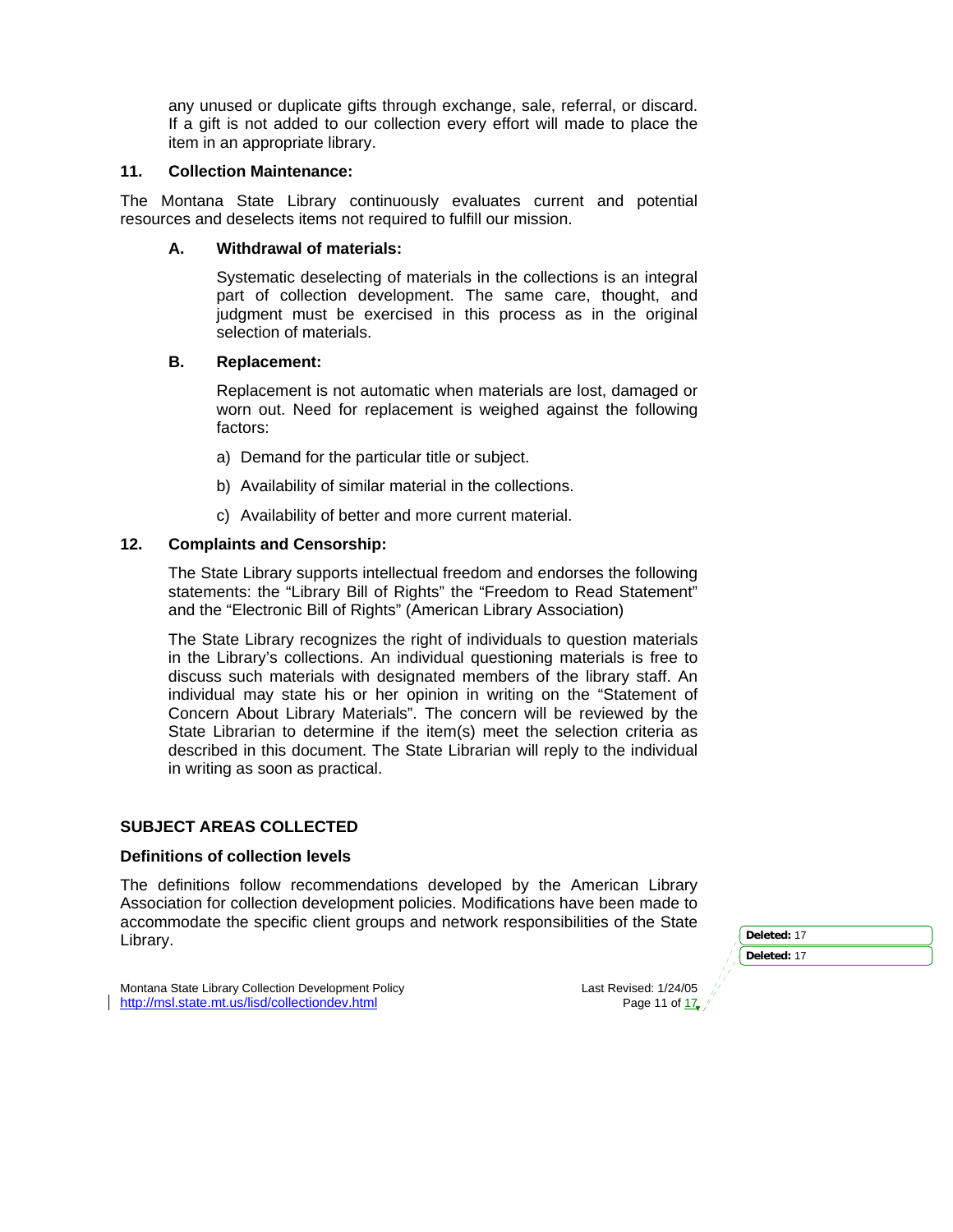## **Minimal:**

A subject area which is out of scope for the State Library; few selections are made beyond basic reference works.

### **Basic:**

A selective collection of materials which contributes to immediate understanding of a subject and indicates the variety of information available elsewhere. Such a collection includes major dictionaries and encyclopedias, selected editions of important works, general surveys, important bibliographies and a few major periodicals in the field. A basic information collection is not sufficiently intensive to support government programs or independent study in the subject area involved.

# **Support:**

A collection that supports government interests, services and programs, assigned network responsibilities, or independent study. It includes a wide range of basic monographs and government documents, a selection of representative journals, and the reference tools and fundamental bibliographic resources pertaining to the subject.

# **Research:**

A collection that includes the major source materials required for governmental, professional and independent research, including seminal works, materials containing research reporting, scientific and experimental results, and other information useful for researchers. It includes all important reference works and a wide selection of specialized monographs, as well as an extensive collection of journals and major indexing and abstracting services in the field.

### **Exhaustive:**

A collection that the Library endeavors, so far as reasonably possible, to include all significant works of recorded knowledge for a necessarily defined and limited field.

This level of intensity is rare in any library; the aim, if not the achievement, is exhaustive coverage.

# **COLLECTION LEVELS BY DEWEY CLASS**

The following tables represent the current snapshot of collection levels identified in the general and reference collections**.** 

NOTE: Target collection levels are established as state government agency information needs are assessed and division budget allows.

# **DEWEY CLASS 000'S GENERALITIES**

All 000's from 000-099 are maintained at a minimal level with the following exceptions: **Deleted:** 17

| Deleted: 17 |
|-------------|
| Deleted: 17 |
|             |

Montana State Library Collection Development Policy Last Revised: 1/24/05 http://msl.state.mt.us/lisd/collectiondev.html Page 12 of  $\frac{17}{2}$ http://msl.state.mt.us/lisd/collectiondev.html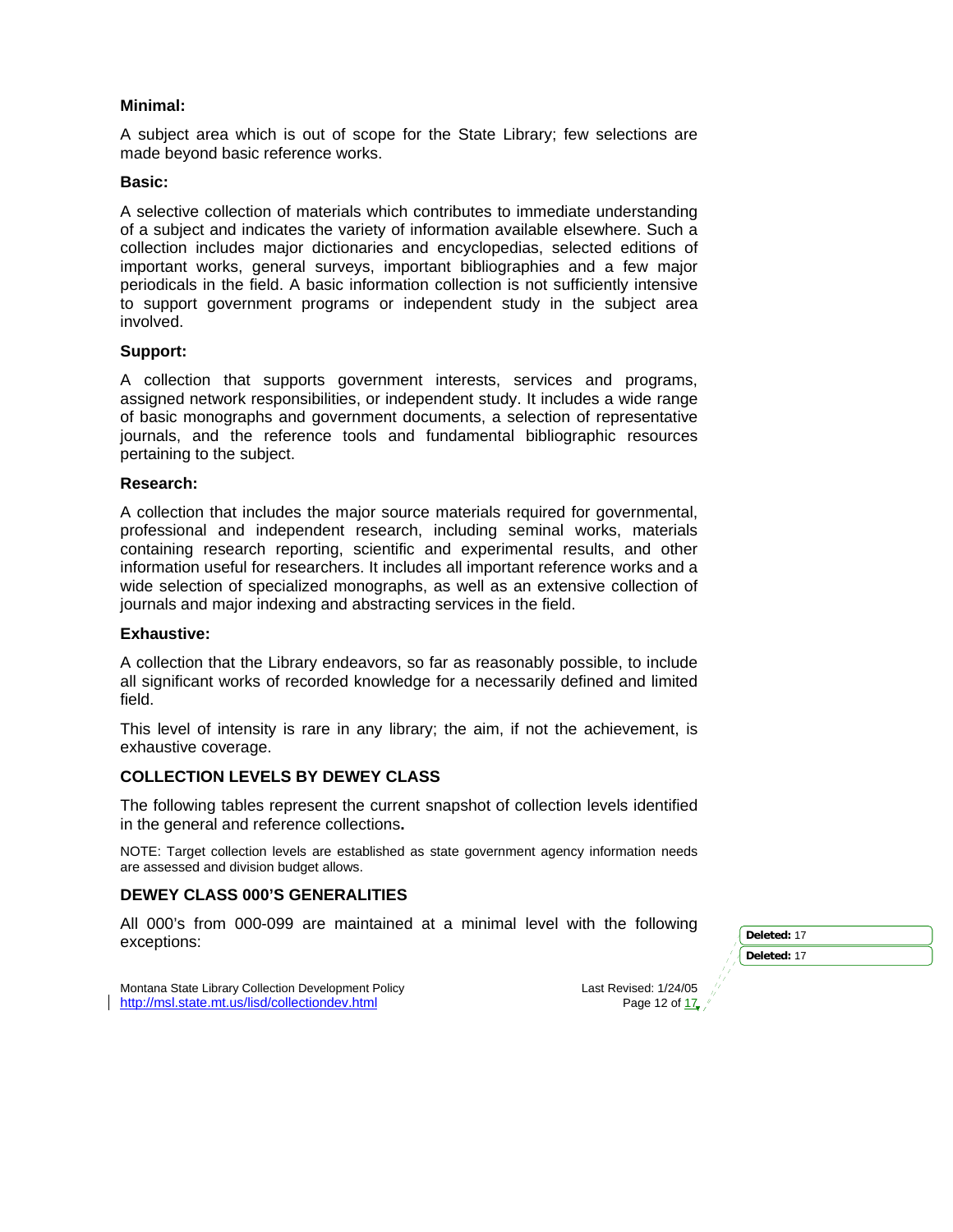|        | <b>Division</b>                                  | <b>Collection</b><br>Level | Primary<br><b>Collection</b> |
|--------|--------------------------------------------------|----------------------------|------------------------------|
| 001.44 | Grant support and<br>research                    | basic                      | reference                    |
| 004    | Data processing                                  | support                    | general                      |
| 005    | Computers, programming                           | support                    | general                      |
| 010    | Bibliography                                     | basic                      | reference                    |
| 020    | Library and information<br>science               | support                    | general                      |
| 030    | General encyclopedias                            | basic                      | reference                    |
|        |                                                  |                            |                              |
| 050    | General serial publications<br>and their indexes | support                    | reference                    |
| 061    | General organizations in<br>North America        | basic                      | reference                    |
| 070    | Journalism and publishing                        | support                    | reference                    |

Sample selected materials from this area include:

Encyclopedia of Associations, Gale Directory of Publications and Broadcast Media, Serials Directory, Index of Conference Proceedings, Ulrich's International Periodical Directory, World Book, Library Literature, Encyclopedia of Library and Information Science. Journals: American Libraries, Library Journal, PC Magazine, Wired.

#### **DEWEY CLASS 100'S PHILOSOPHY AND RELATED DISCIPLINES**

All 100's from 100-199 are maintained at a minimal level with the following exceptions:

|     | <b>Division</b> | <b>Collection</b><br>Level | Primary<br><b>Collection</b> |
|-----|-----------------|----------------------------|------------------------------|
| 150 | Psychology      | basic                      | reference                    |

Sample selected materials from this collection: Encyclopedia of Philosophy, Encyclopedia of Psychology, Encyclopedia of Occultism & Parapsychology, Encyclopedia of Applied Ethics.

#### **DEWEY CLASS 200'S RELIGION**

All 200's are maintained at the minimum level of collection.

Sample selected materials from this collection: The Holy Bible, The Noble Qur'an, Handbook of Denominations.

#### **DEWEY CLASS 300'S SOCIAL SCIENCES**

All 300's from 300-399 are maintained at a minimal level with the following exceptions:

| Deleted: 17           |
|-----------------------|
| Deleted: 17           |
|                       |
| Last Revised: 1/24/05 |
| Page 13 of 17, /      |
|                       |

Montana State Library Collection Development Policy http://msl.state.mt.us/lisd/collectiondev.html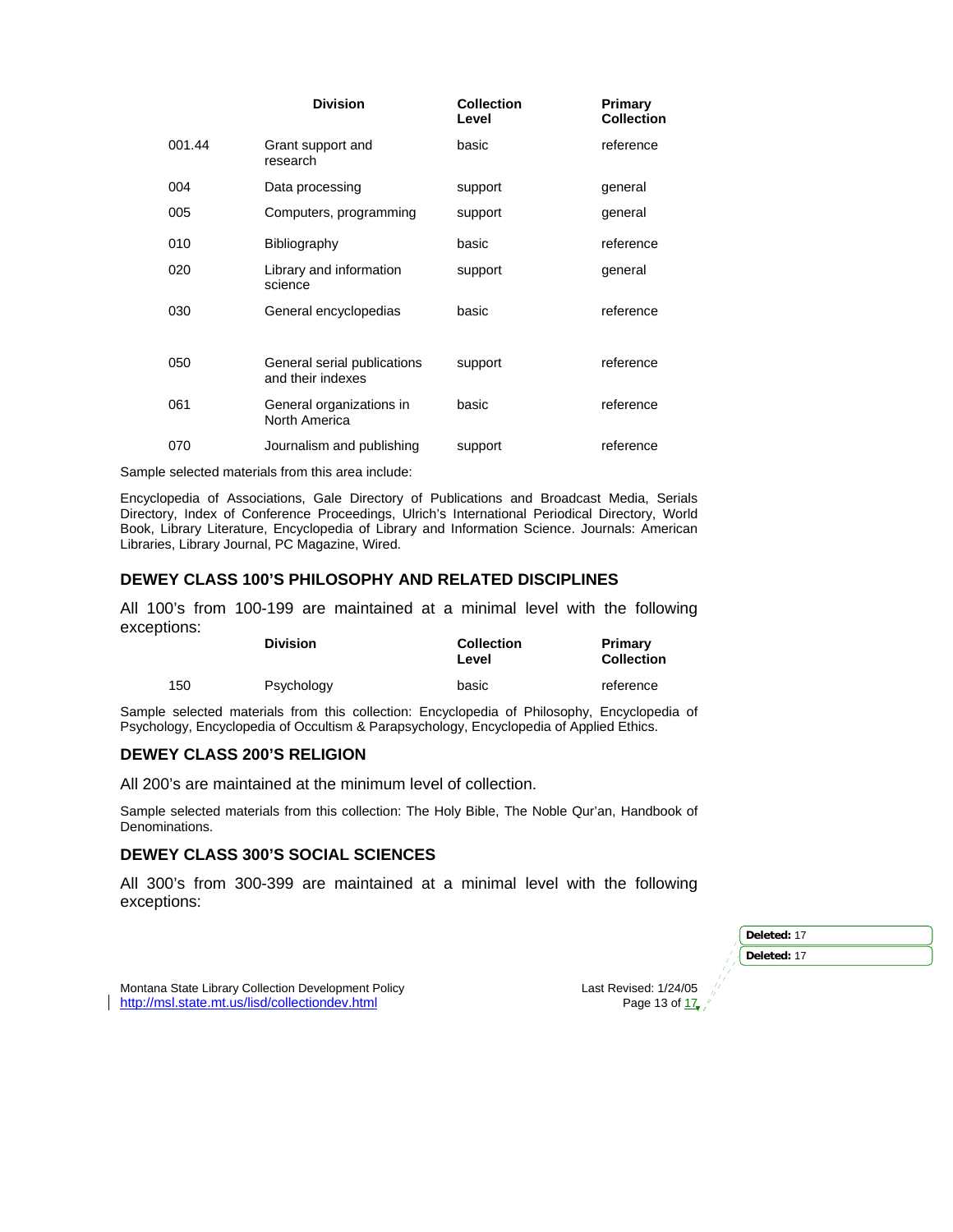|         | <b>Division</b>                 | <b>Collection</b><br>Level | Primary<br><b>Collection</b> |
|---------|---------------------------------|----------------------------|------------------------------|
| 300     | Social sciences                 | support                    | gen/ref                      |
| 320     | Political science               | support                    | gen/ref                      |
| 330     | Economics                       | basic                      | gen/ref                      |
| 331     | Labor economics                 | basic                      | general                      |
| 333     | Land economics                  | basic                      | general                      |
| 336     | Public finance                  | support                    | general                      |
| 338     | Production                      | support                    | general                      |
| 350-354 | Public administration           | support                    | general                      |
| 360     | Social problems<br>and services | support                    | general                      |
| 370     | Education                       | basic                      | gen/ref                      |
| 378     | Higher education                | basic                      | reference                    |
| 390     | Customs, etiquette,<br>folklore | support                    | gen/ref                      |

Sample selected resources: Montana Code Annotated, Administrative Rules of Montana, Atlas of Montana Elections, State Rankings, Montana Administrative Register, Montana Operations Manual, Best's Insurance reports. Journals: Journal of Policy Analysis & Management, Journal of Economic Literature, Journal of Drug Issues, Montana Business Quarterly.

### **DEWEY CLASS 400'S LANGUAGE**

All 400's from 400-499 are maintained at a minimal level with the following exceptions:

|         | <b>Division</b>                                      | <b>Collection</b><br>Level | Primary<br><b>Collection</b> |
|---------|------------------------------------------------------|----------------------------|------------------------------|
| 422     | Dictionaries of standard<br>English                  | support                    | reference                    |
| 427     | Historical and geographical<br>variations of English | support                    | reference                    |
| 428     | Standard English usage                               | support                    | reference                    |
| 430-490 | Foreign language tapes<br>and dictionaries           | basic                      | general                      |

Sample selected materials from this collection: Roget's International Thesaurus, Acronyms, Initialisms & Abbreviations Dictionary, Dictionary of American Slang.

# **DEWEY CLASS 500'S PURE SCIENCE**

All 500's from 500-599 are maintained at a minimal level with the following exceptions: **Deleted: 17** 

|    | Deleted: 17 |  |
|----|-------------|--|
|    | Deleted: 17 |  |
| 05 |             |  |
|    |             |  |

Montana State Library Collection Development Policy<br>
http://msl.state.mt.us/lisd/collectiondev.html Page 14 of 17, http://msl.state.mt.us/lisd/collectiondev.html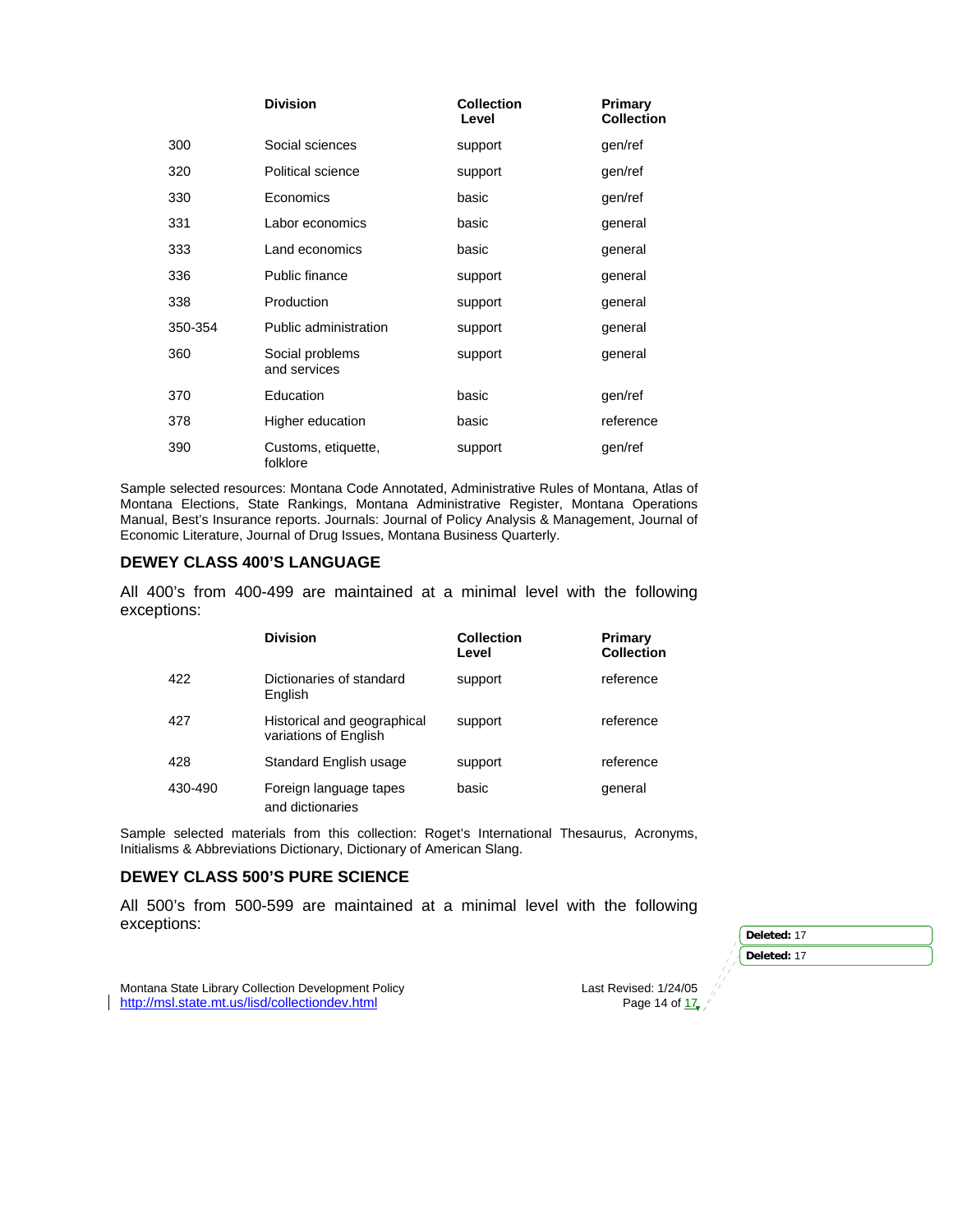|     | <b>Division</b>                   | <b>Collection</b><br>Level | Primary<br><b>Collection</b> |
|-----|-----------------------------------|----------------------------|------------------------------|
| 503 | Dictionaries and<br>encyclopedias | basic                      | reference                    |
| 510 | <b>Mathematics</b>                | basic                      | general                      |
| 519 | <b>Statistics</b>                 | basic                      | general                      |
| 550 | Geology                           | support                    | reference                    |
| 570 | Life sciences                     | support                    | reference                    |
| 580 | Botanical sciences                | support                    | reference                    |
| 590 | Zoological sciences               | support                    | reference                    |

Selected resources: McGraw-Hill Encyclopedia of Science and Technology, Publications of the United States Geological Survey, Vascular Plants of the Northwest, Birds of North America, Water Encyclopedia. Journals: Journal of Animal Ecology, Water Resources Bulletin, American Midland Naturalist.

Other resource libraries: Water Information System, Montana Natural Heritage Program, United States Geological Survey, Montana State University, University of Montana, Montana Bureau of Mines and Geology.

## **DEWEY CLASS 600'S TECHNOLOGY**

All 600's from 600-699 will be maintained at a minimal level with the following exceptions:

|        | <b>Division</b>                         | <b>Collection</b><br>Level | Primary<br><b>Collection</b> |
|--------|-----------------------------------------|----------------------------|------------------------------|
| 610    | <b>Medical Sciences</b>                 | basic                      | reference                    |
| 629.83 | Maintenance and repair                  | support                    | reference                    |
| 639.9  | Conservation of<br>biological resources | support                    | gen/ref                      |
| 658    | General management                      | support                    | general                      |
| 670.7  | Manufacturing directories               | support                    | reference                    |

Sample selected materials from this collection: Hazardous Chemicals on File. Journals: Journal of the American Medical Association, State and Local Government Review.

# **DEWEY CLASS 700'S THE ARTS**

All 700's from 700-799 are maintained at a minimal level with the following exceptions:

|       | <b>Division</b>          | <b>Collection</b><br>Level | <b>Primary</b><br><b>Collection</b> |                            |
|-------|--------------------------|----------------------------|-------------------------------------|----------------------------|
| 727.8 | Library buildings        | basic                      | general                             |                            |
| 780   | Music                    | support                    | reference                           |                            |
| 790   | Philosophy of recreation | basic                      | general                             | Deleted: 17<br>Deleted: 17 |

Montana State Library Collection Development Policy<br>
http://msl.state.mt.us/lisd/collectiondev.html exercised: 1/24/05 Page 15 of 17, y http://msl.state.mt.us/lisd/collectiondev.html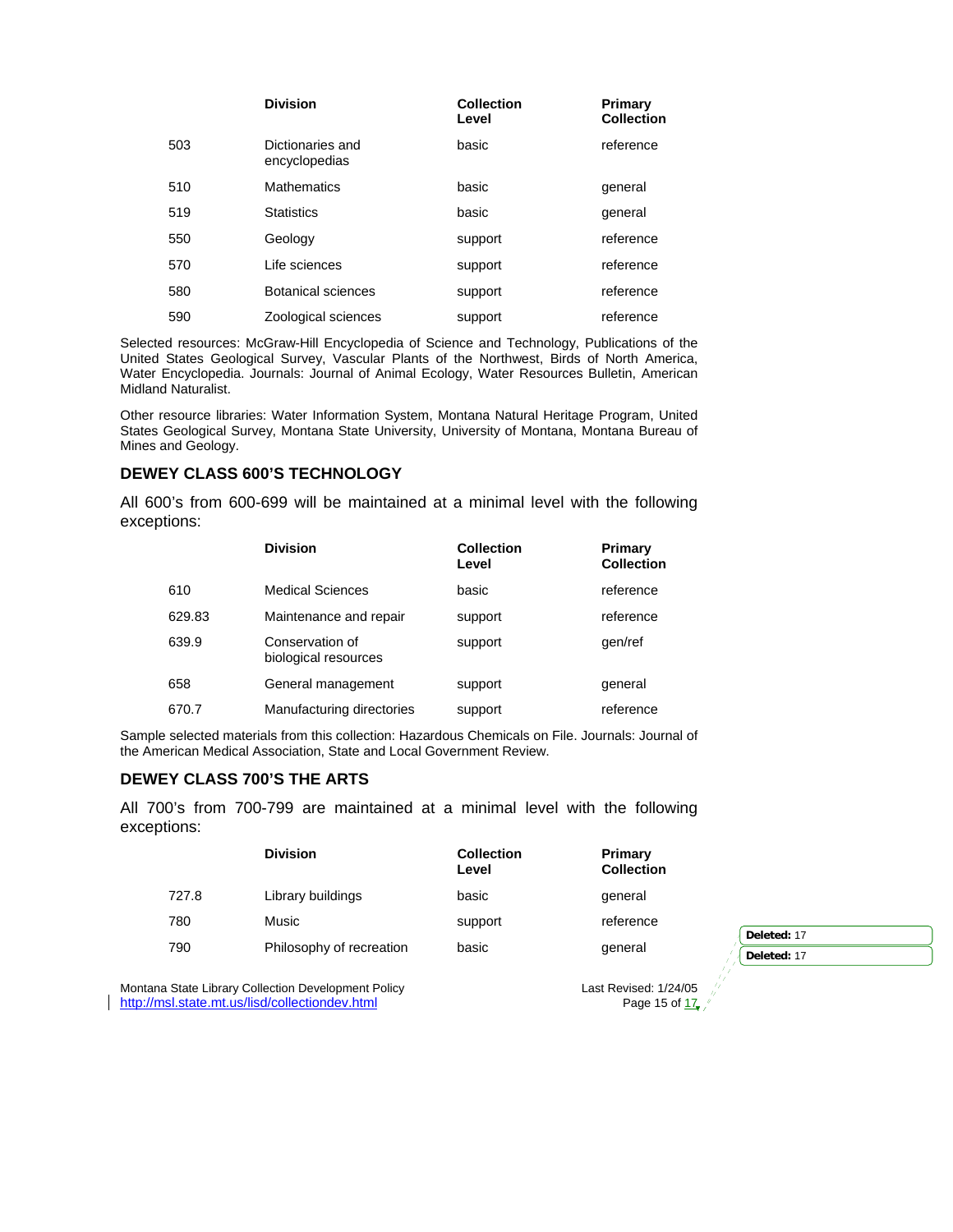Sample elected resources: Guinness Encyclopedia of Popular Music. Journals: Parks & Recreation, Library Journal.

Other resource libraries: Carroll College, University of Montana, Montana State University.

### **DEWEY CLASS 800'S LITERATURE**

All 800's from 800-899 are maintained at a minimal level with the following exceptions:

|        | <b>Division</b>    | <b>Collection</b><br>Level | Primary<br><b>Collection</b> |
|--------|--------------------|----------------------------|------------------------------|
| 808.88 | Literary Criticism | support                    | reference                    |

Sample selected resources: Granger's Index to Poetry, Bartlett's Familiar Quotations, Dictionary of Quotations.

### **DEWEY CLASS 900'S GENERAL GEOGRAPHY AND HISTORY**

All 900's from 900-999 are maintained at a minimal level with the following exceptions:

|             | <b>Division</b>          | <b>Collection</b><br>Level | Primary<br><b>Collection</b> |
|-------------|--------------------------|----------------------------|------------------------------|
| 910.3       | Gazetteers               | basic                      | reference                    |
| 920         | Biography                | support                    | reference                    |
| 928         | Persons in literature    | support                    | reference                    |
| 970.1-970.5 | Indians of North America | support                    | general                      |
| 978         | Montana history          | support                    | general                      |

Sample selected resources: Omni Gazetteer of the United States of America, American National Biography, Handbook of North American Indians, Dictionary of American History, History of Montana. Journals: Montana the Magazine of Western History.

#### **FEDERAL DOCUMENTS COLLECTION**

As a federal depository for U.S. Government information, the State Library selects categories of publications from the various agencies for the collection.

| Agency                                              | <b>Collection Level</b> |                       |             |
|-----------------------------------------------------|-------------------------|-----------------------|-------------|
| Department of Agriculture                           | basic                   |                       |             |
| Department of Commerce                              | support                 |                       |             |
| Department of Energy                                | basic                   |                       |             |
| Department of Education                             | basic                   |                       |             |
| <b>Environmental Protection Agency</b>              | support                 |                       |             |
| Federal Emergency Management Agency                 | basic                   |                       |             |
| Government Printing Office                          | support                 |                       |             |
| Department of Health and Human Services             | basic                   |                       |             |
| Department of Homeland Security                     | basic                   |                       |             |
| Department of Interior                              | support                 |                       |             |
| Department of Justice                               | basic                   |                       |             |
| Department of Labor                                 | support                 |                       |             |
| <b>Library of Congress</b>                          | basic                   |                       | Deleted: 17 |
| <b>Executive Office of the President</b>            | support                 |                       | Deleted: 17 |
|                                                     |                         |                       |             |
| Montana State Library Collection Development Policy |                         | Last Revised: 1/24/05 |             |
| http://msl.state.mt.us/lisd/collectiondev.html      |                         | Page 16 of 17.        |             |